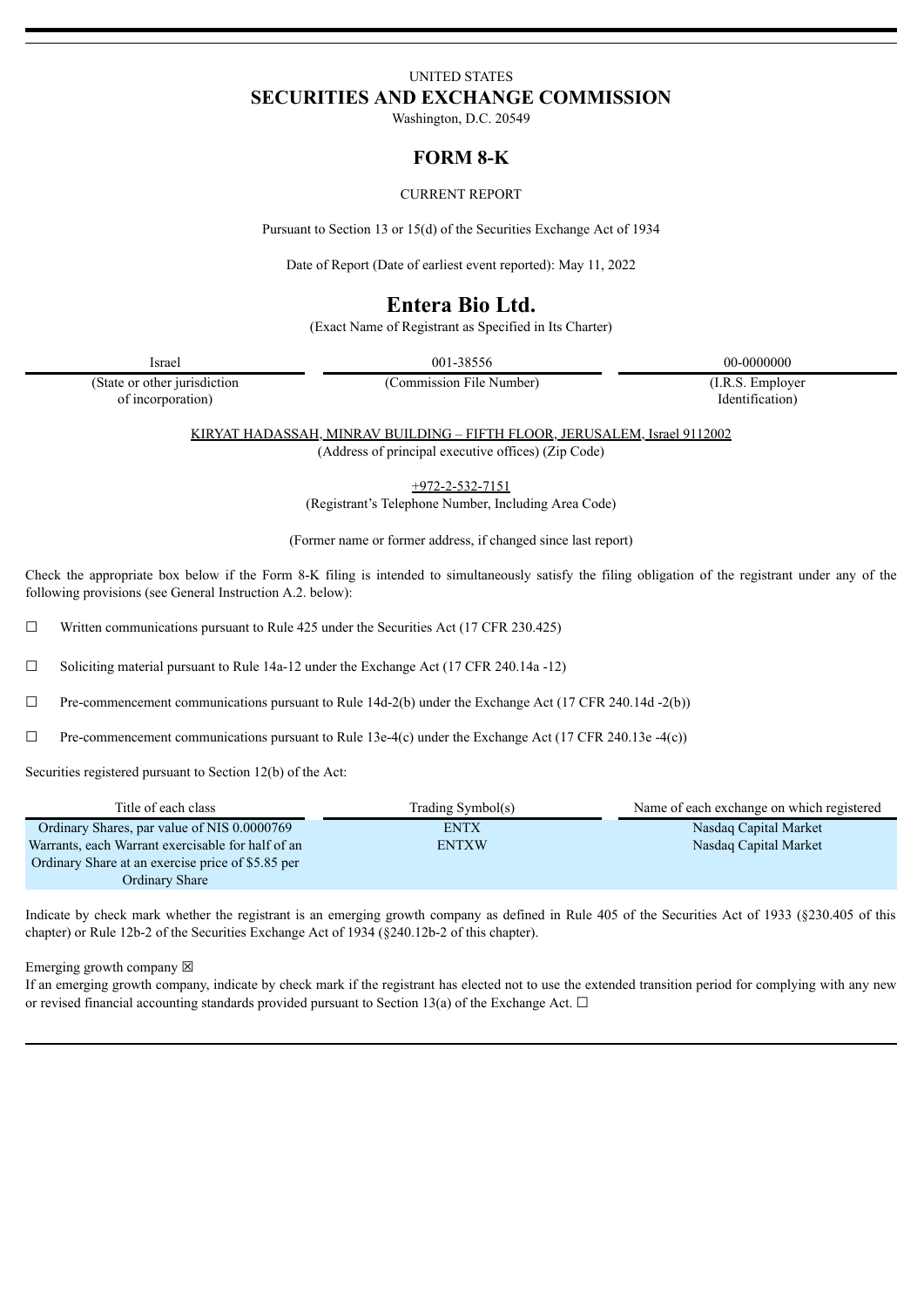#### Item 5.02 Departure of Directors or Certain Officers; Election of Directors; Appointment of Certain Officers; Compensatory **Arrangements of Certain Officers.**

On May 11, 2022, the Board of Directors (the "Board") of Entera Bio Ltd., a company organized under the laws of the State of Israel (the "Company"), appointed Ms. Miranda J. Toledano, one of the Company's existing directors, to serve as the Company's Chief Business Officer, Chief Financial Officer and Head of Corporate Strategy, effective as of May 16, 2022 (the "Effective Date"). In connection with Ms. Toledano's appointment, the Board determined that Ms. Toledano will serve as the Company's principal financial officer effective as of the Effective Date. Dana Yaacov-Garbeli, the Company's Israel-based Chief Financial Officer, will remain in her current role, including as the Company's principal accounting officer; however, as of the Effective Date, Ms. Yaacov-Garbeli will no longer be the Company's principal financial officer given Ms. Toledano's appointment.

In connection with Ms. Toledano's appointment as an officer of the Company, the Board determined that Ms. Toledano no longer meets the independence standards under the listing rules of the Nasdaq Stock Market. As a result, as of the Effective Date, Ms. Toledano no longer serves as a member of the Company's Compensation Committee or Audit Committee. The Board anticipates filling the resulting vacancies on both committees with one or more current independent Board members.

Ms. Toledano, who is 45 years old, has served as a member of our Board since September 2018. Ms. Toledano has over 20 years of strategic C-level leadership, principal investment and Wall Street and capital market experience in the biotech sector. Since its founding in 2018, she served as Chief Operating Officer, Chief Financial Officer and Director of TRIGR Therapeutics, an oncology focused, clinical stage bispecific antibody company acquired by Compass Therapeutics (Nasdaq: CMPX) in June 2021. Previously, Ms. Toledano served a short term on the executive management team of Sorrento Therapeutics (Nasdaq: SRNE) as EVP Strategy/Corporate Development where she helped drive the Company's hematology/oncology (IO mAbs, ADC), cellular therapy (CD-38 CAR-T, oncolytic virus) and pain franchises. From 2012 to 2016, Ms. Toledano served as Head of Healthcare Investment Banking at MLV & Co. (acquired by B. Riley FBR & Co.), where she completed biotech equity financings (IPO, ATM, follow-on) totaling over \$4 billion in aggregate value. From 2004 until 2010, Ms. Toledano served as VP in the investment group of Royalty Pharma (Nasdaq: RPRX), where she focused on oncology/hematology and auto-immune monoclonal antibody investments. Ms. Toledano currently serves as a member of our board of directors as well as a member of the board of directors of Compass Therapeutics (Nasdaq: CMPX), Journey Medical (Nasdaq: DERM) and NEXGEL (Nasdaq: NXGL). From 1998 to 2003, Ms. Toledano led the Life Sciences Corporate Finance group at Ernst & Young (Israel). Ms. Toledano holds a BA in Economics from Tufts University and an MBA in Finance and Entrepreneurship from the NYU Stern School of Business.

In connection with Ms. Toledano's appointment, Ms. Toledano entered into an employment agreement (the "Employment Agreement") with the Company, providing for an annual employer cost of \$350,000 inclusive of base salary, pension payments, severance and disability benefits as required under Israeli law. Additionally, Ms. Toledano is entitled to a grant of options pursuant to the Company's 2018 Equity Incentive Plan to purchase 500,000 shares of the Company's ordinary shares, par value NIS 0.0000769 per share, at an exercise price of \$2.02 per share, the closing price of the ordinary shares on the date the option was approved by the Board. The options will vest over four years, with 25% of the options vesting on May 16, 2023 and the remaining 75% vesting in quarterly increments over the remaining three-year period, subject to Ms. Toledano's continued employment. In addition, Ms. Toledano will be eligible to receive an annual bonus in an amount equal to 50% of her annual base salary. Under the Employment Agreement, Ms. Toledano has also agreed to customary non-disclosure and non-competition covenants, and either party may terminate the Employment Agreement upon at least one month's written notice. In the event Ms. Toledano's employment is terminated by the Company for any reason other than for Cause (as defined in the Employment Agreement), Ms. Toledano would be entitled to receive a one-time separation payment in the total amount of 3 months of salary, subject to the execution of a customary separation agreement.

Ms. Toledano's compensation terms, as described above, are subject to approval by the Company's shareholders under applicable Israeli law, which the Company expects to seek at its next annual meeting of shareholders.

The foregoing description of the Employment Agreement is only a summary and is qualified in its entirety by reference to the complete text of the Employment Agreement, a copy of which is filed as Exhibit 10.1 to this Current Report on form 8-K and incorporated by reference in this Item 5.02.

Other than as described in this Current Report on Form 8-K, there are no arrangements or understandings between Ms. Toledano and any other person pursuant to which Ms. Toledano was selected as an officer of the Company. Since the beginning of the Company's last fiscal year, the Company has not engaged in any transaction, or any currently proposed transaction, in which Ms. Toledano had or will have a direct or indirect material interest in which the amount involved exceeded or would exceed \$120,000.

Mr. Ramesh Ratan, the Company's prior U.S.-based Chief Financial Officer, no longer maintains a role at the Company. The Board thanks him for his contributions to the Company.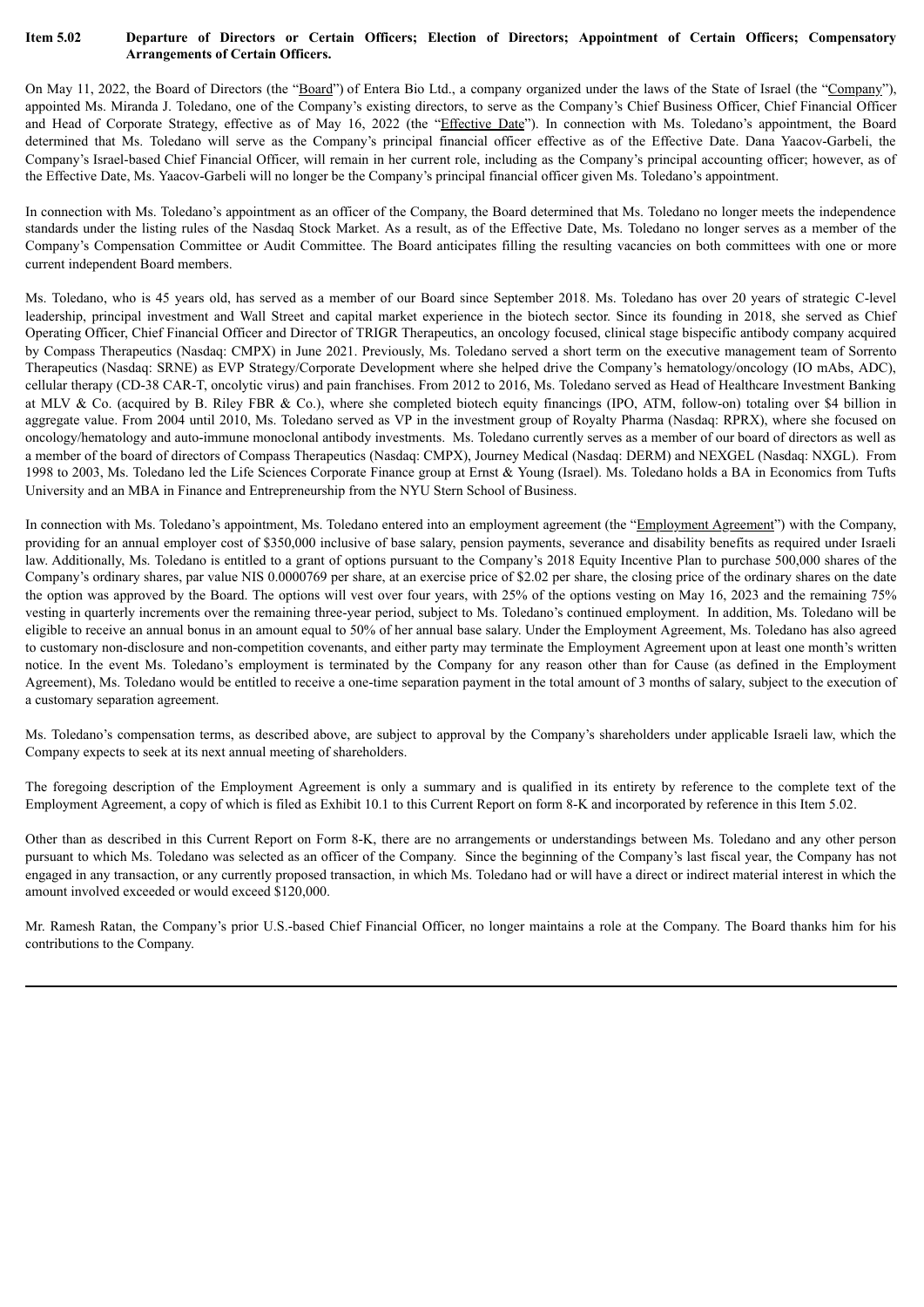## **Item 9.01 Financial Statements and Exhibits.**

(d) Exhibits.

| Exhibit       |                                                                                                           |  |  |  |
|---------------|-----------------------------------------------------------------------------------------------------------|--|--|--|
| <b>Number</b> | <b>Description</b>                                                                                        |  |  |  |
| $10.1*$       | Employment Agreement, effective as of May 16, 2022 by and between Entera Bio Ltd. and Miranda J. Toledano |  |  |  |
| 104           | Cover Page Interactive Data File (embedded within the Inline XBRL document)                               |  |  |  |
| $\ast$        | Management contract or compensation plan or arrangement.                                                  |  |  |  |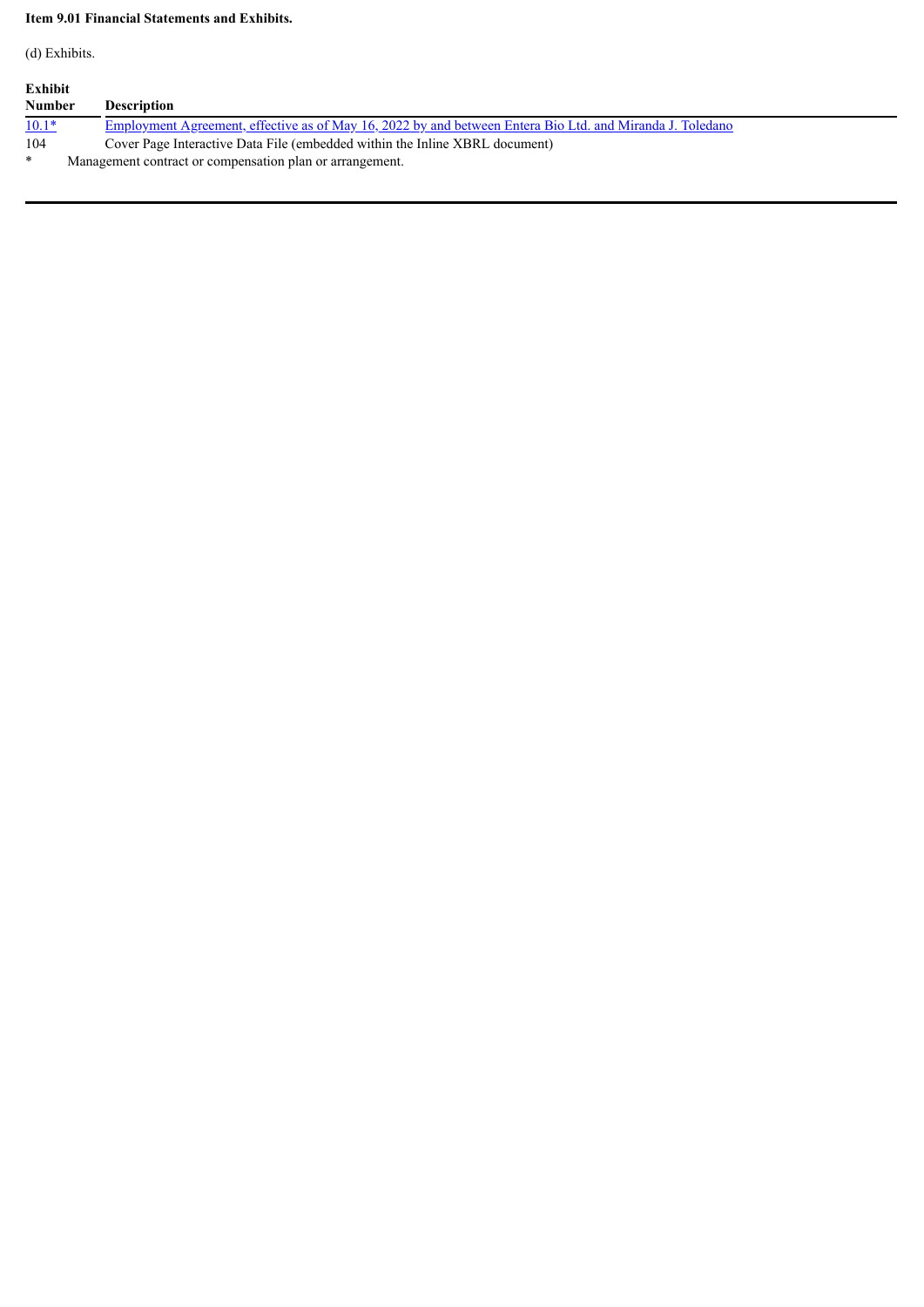## **SIGNATURES**

Pursuant to the requirements of the Securities Exchange Act of 1934, the registrant has duly caused this report to be signed on its behalf by the undersigned thereunto duly authorized.

## ENTERA BIO LTD.

Date: May 16, 2022 By:

/s/ Spiros Jamas

Name: Spiros Jamas Title: Chief Executive Officer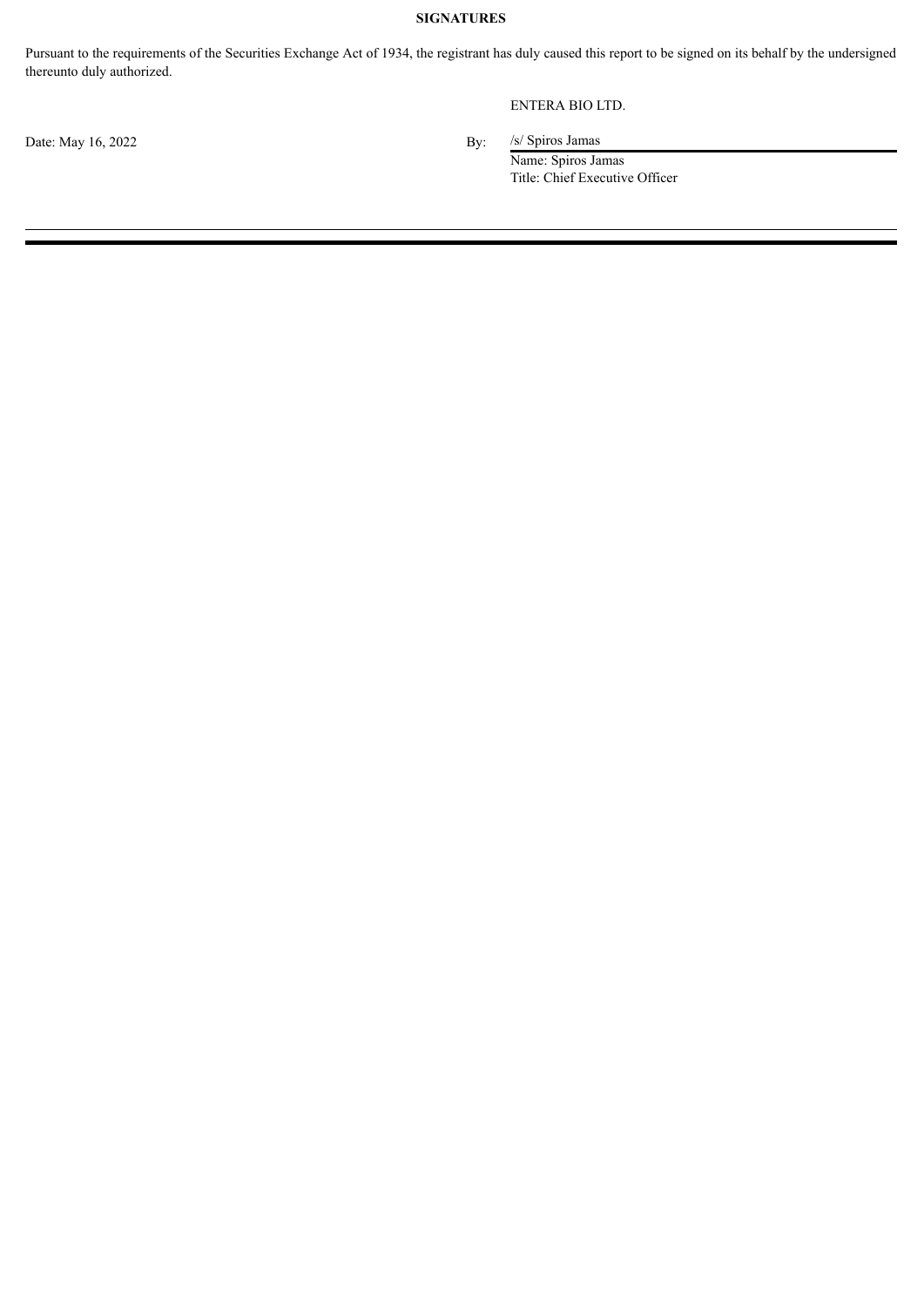#### <span id="page-4-0"></span>To: Miranda Toledano

## **Exhibit 10.1**

#### **Employment Agreement**

Dear Miranda,

We are pleased to extend you this offer of employment in Entera Bio Ltd., an Israeli company, Kiryat Hadassah, Minrav Building – 5th Floor, Jerusalem, Israel ("**Company**"), which if you accept by countersigning below, will govern your employment with the Company ("**Employment Agreement**").

### 1. **Duties, Obligations and Consents**

- 1.1 Commencing on May 16, 2022 ("**Commencement Date**"), you shall be engaged in the position of the Chief Business Officer, Chief Financial Officer and Head of Corporate Strategy, in a fulltime position, and shall report to the Company's Chief Executive Officer, or other person as directed.
- 1.2 You shall use your best endeavors to promote the interests of the Group (as defined below). You shall devote all of your business and professional time, attention, energy, skill, learning and best efforts to the business and affairs of the Group. You shall use your best endeavors to protect the good name of the Group and shall not perform any act that may bring the Group into disrepute.

"**Group**" – the term Group in this Employment Agreement shall mean the Company and its affiliates, being persons or entities, which control, are controlled by or are under common control with the Company now or in the future (individually and collectively referred to as the "**Group**").

- 1.3 In the event that you discover that you have, or might have at some point in the future, any direct or indirect personal interest in any of the Group's business, or a conflict of interest with your employment duties and functions, you shall immediately inform the Company upon such discovery.
- 1.4 You shall not engage, directly or indirectly, in any business, professional or commercial occupation outside your employment with the Company, whether or not such occupation is rendered for any gain, without the prior written approval of the Company and subject to the terms of such approval. The Company may cancel or change such approval at any time, in its sole and absolute discretion.

Notwithstanding anything to the contrary in this Agreement, as a pre-condition to accepting this Employment Agreement, the Company hereby approves the continuation of your service as a director in five (5) companies, now or at any time in the future, which currently this list include Compass Therapeutics (NASDAQ: CMPX), Journey Medical (Nasdaq: DERM), Nexgel (Nasdaq: NXGL), Lipomedix and the Company (which, such list of companies may be changed by you, from time to time, subject to the below), provided that in each case any such services in no way conflicts with, or breaches any of your duties, undertakings or covenants towards the Group, the polices of the Group and/or the applicable law, including those hereunder, or prevent you from performing all of your duties and obligations at the level and scope required pursuant to the terms of this Agreement.

- 1.5 You shall not, directly or indirectly, accept any commission, rebate, discount or gratuity in cash or in kind, from any third party which has or is likely to have a business relationship with the Company.
- 1.6 You hereby represent that no provision of any law, regulation, agreement or other source prohibits you from entering into this Employment Agreement and fulfilling all its terms.

May 15, 2022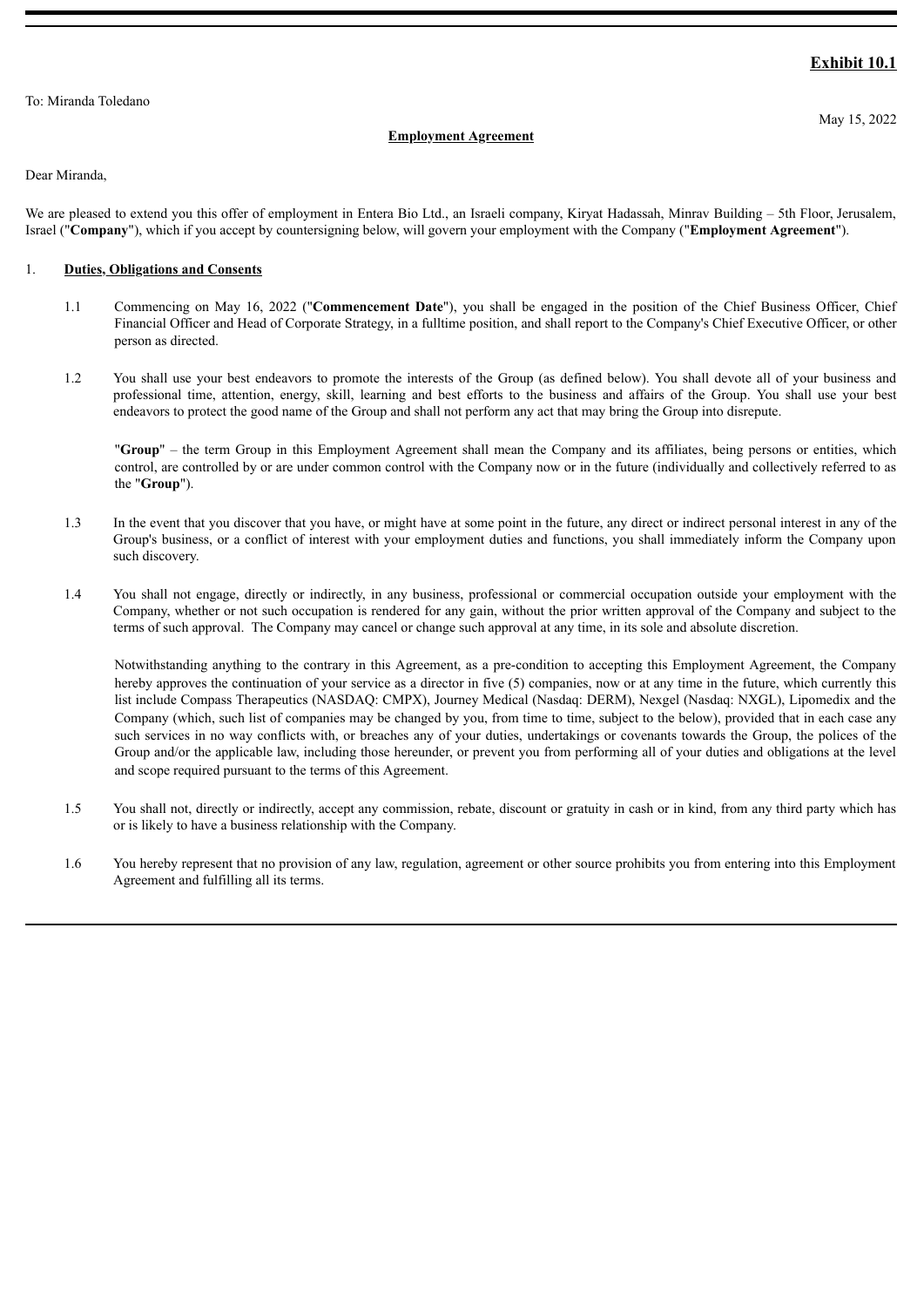- 1.7 You hereby undertake to comply with all Group disciplinary regulations, work rules, policies, procedures and objectives, and the applicable law, as in effect from time to time.
- 1.8 You are aware of the need for frequent travel outside of Israel, for short or long periods, and hereby agree to perform such travel and stay inside and outside of Israel, including attending meetings at the Company's Jerusalem offices, USA, Europe and any other locations as requested by the Company from time to time, and as may be necessary to fulfill your duties hereunder.
- 1.9 You consent, of your own free will and although not required to do so under law, that the information in this Employment Agreement and any information concerning you gathered by the Company, including before the signing date of this Employment Agreement, will be held and managed by the Company or on its behalf, inter alia, on databases according to law, and that the Company shall be entitled to transfer such information to third parties, in Israel or abroad (including to countries which have a different level of data protection than that existing in Israel). The Company undertakes that the information will be used, and transferred for legitimate business purposes only. Without derogating from the generality of the above, such purposes may include human resources management and assessment of potential transactions, to the extent required while maintaining your right to privacy.
- 1.10 You agree that the Company may monitor your use of their Systems and copy, transfer and disclose all electronic communications and content transmitted by or stored in such Systems, in pursuit of the Company's legitimate business interests, all in accordance with the Company's policy as in force from time to time and subject to applicable law. For the purposes of this Section, the term "Systems" includes telephone, computers, computer system, internet server, electronic database and software, whether under your direct control or otherwise. You may use the Company's Systems for reasonable personal use all subject to Company's policy as in force from time to time.
- 1.11 You hereby undertake to keep the contents of this Employment Agreement confidential and not to disclose the existence or contents of this Employment Agreement to any third party without the prior written consent of the Company (except for your immediate family members and your personal advisors who are subject to confidentiality obligations). Notwithstanding anything to the contrary in this Agreement, the Company shall be entitled to make any disclosure required by applicable law, including by the rules of the NASDAQ Global Stock Market, the Securities Act of 1933, as amended (the "**Securities Act**"), the Exchange Act and FINRA with respect to this Agreement, the subject matter and the terms herein
- 1.12 You may perform your position from the Company's offices or remotely from home ("**Remote Location**") all in accordance with the Company's instructions and policies, as in effect from time to time. By signing this Employment Agreement, you confirm and undertake that:
	- 1.12.1. You have, and shall continue to have throughout any period of Remote Location, all the necessary resources required for the purpose of performing your position from the Remote Location, including a computer, solid internet connection, telephone, and so on.
	- 1.12.2. You shall only perform the work from an area, which is dedicated for such purpose, and which comprises a suitable and safe work environment according to any law and the Company's policies based on the conditions required by your professional activity.
	- 1.12.3. While working from the Remote Location, you undertake to comply with all of the Company's policies, including with respect to data protection policies, policies regarding security, health, confidentiality and reporting of hours.
	- 1.12.4. You shall take all necessary precautions to protect any Company equipment or materials placed at the Remote Location, from theft, damage, or misuse. Furthermore, you shall take all reasonable measures in order to ensure your personal safety while working at the Remote Location.
	- 1.12.5. For the avoidance of any doubt, the Company is not responsible for any accident, fault and/or damage, which you and/or any third party may suffer or incur at the Remote Location or due to your working from the Remote Location, and you will have sole responsibility for any damage that you and/or any third party may suffer at the Remote Location or due to such work. Without derogating from any of the foregoing, it is clarified that the Company's insurance policies do not cover any work at the Remote Location, and your entitlement for any compensation from the National Insurance Institute in the event of injury at the Remote Location, if any, will be in accordance with the provisions of applicable law.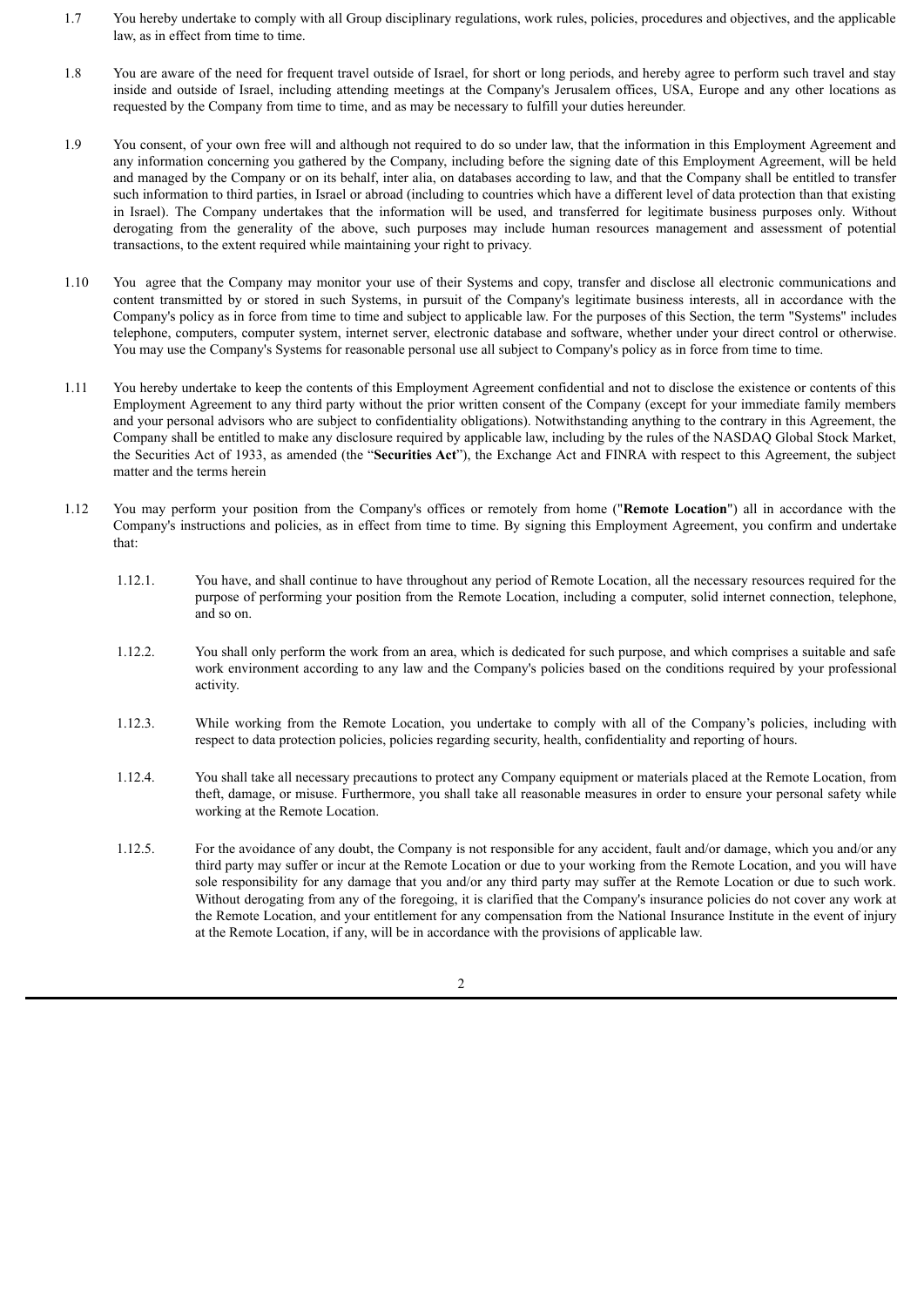1.13 You represent and warrant that prior to the date hereof ("**Previous Period**"), you served as, and following the date hereof, and as a precondition to accepting the Employment Agreement, the Company agree that you will continue to serve in the Company's board of directors according to the current term (subject to the Company's charter documents and applicable law), without the existence of employment relations, for any matter or purpose, and you agree that you are owed nothing from the Company based on such Previous Period (or for any time following the termination of this Agreement with respect to any service in the Company's board of directors) in each case with respect to employment relations, and that neither you, nor anyone on your behalf, has or will have any claims, demands and/or causes of action against the Company and/or any other member of the Group and/or anyone on their behalf based on or connected with such Previous Period or with respect to the period following the termination of this Agreement in the event that you continue to serve as a director in the Company's board of directors. For the avoidance of any doubt, your employment by the Company shall commence as of the Commencement Date and shall end upon the termination of this Agreement, and no prior engagement period, if any, counts. For the sake of good order, as long as you employed according to this Agreement and during the term, you shall not be entitled to any additional compensation in your capacity as a director.

#### 2. **Salary and Benefits**

- 2.1 Your salary and benefits will be as detailed in **Appendix A** to this Employment Agreement, which forms an integral part hereof.
- 2.2 As you are employed hereunder in a management position, which requires a special degree of trust, the Hours of Work and Rest Law 1951, and any other law amending or replacing such law, does not apply to you or to your employment with the Company. You acknowledge that the consideration set for you hereunder nevertheless includes within it consideration that would otherwise have been due to you pursuant to such law.
- 2.3 Notwithstanding anything to the contrary in this Agreement, it is hereby agreed that the payment of the salary and benefits (including without limitation, the Options and/or Bonus as reflected in Appendix A), as applicable, are subject to, and shall only enter into effect upon, the receipt of the approval by all corporate approvals as may be required from time to time according to applicable law (including without limitation, the Company's compensation committee, the board of directors of the Company and the shareholders of the Company). Notwithstanding anything to the contrary in this Agreement, the Employee shall repay to the Company, by no later than seven days of its receipt of such demand, and the Company shall be entitled to offset any amounts due to it under this Agreement from any amount payable by the Employee under this Agreement or from any other source or arrangement, with respect to any amounts which were not approved according to the applicable law and by all corporate organs.

#### 3. **Confidentiality, Non-Competition, Non-Solicitation, and Assignment of Inventions Undertaking**

Upon the signing of this Employment Agreement, you will sign a Confidentiality, Non-Competition, Non-Solicitation, and Assignment of Inventions Undertaking in the form attached hereto as **Appendix B**, which constitutes an integral part hereof. Your employment compensation has been calculated to include special consideration for your commitments under Appendix B.

3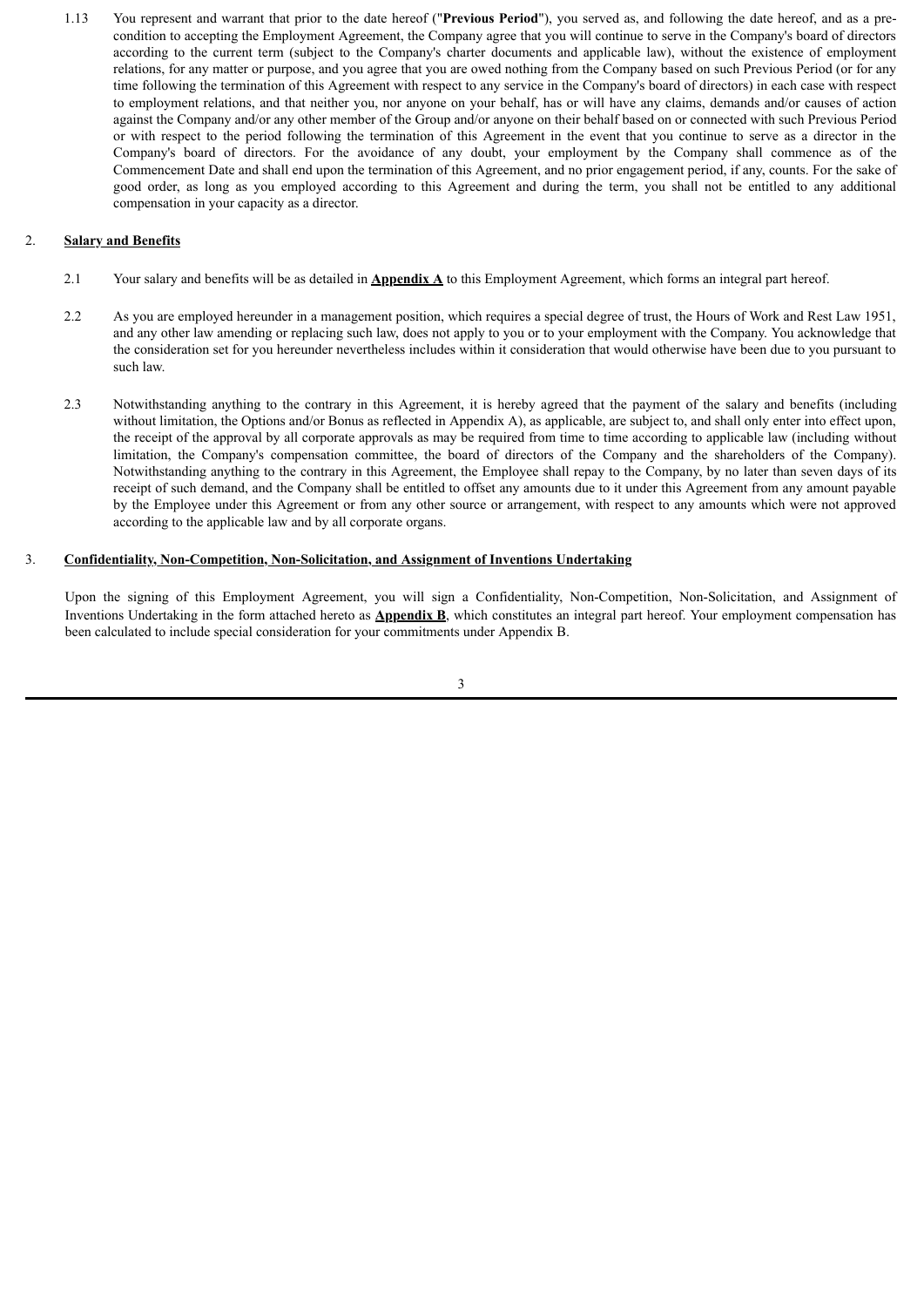#### 4. **Termination of Employment**

- 4.1 Your employment shall commence as of the Commencement Date and shall continue for an un-fixed term, unless terminated in accordance with the terms of this Employment Agreement.
- 4.2 Termination of this Employment Agreement shall be by either party giving at least a month of prior written notice to the other party ("**Prior Notice**").

During the Prior Notice period you should attend work, continue to perform your position within the Company and train your successor unless the Company instructs otherwise in writing.

4.3 Notwithstanding Section 4.2 above, the Company may, in its sole discretion:

- Terminate your employment without Prior Notice in whole or in part, by giving you notice together with payment in lieu of all or part of the Prior Notice, as the case may be, according to law. Your employment shall be deemed to have ceased on the date of the receipt of the notice from the Company; and/or

- Instruct you not to attend work during the Prior Notice period or any part of it. In such case, you will continue to receive your salary and other benefits to which you are entitled under this Employment Agreement, except for benefits dependent on actual work.

- 4.4 Notwithstanding the above, the Company shall be entitled to terminate this Employment Agreement forthwith, without Prior Notice or payment in lieu of notice and/or any compensation, where any of the following apply (each, "**Cause**"): (i) you have committed a fundamental breach of this Employment Agreement, including any breach of your covenants in Appendix B or Sections 1 or 3 above; (ii) you have breached your fiduciary duty to the Company; and/or (iii) you have performed any act that entitles the Company legally to dismiss you without paying you severance pay, in whole or in part, in connection with such dismissal.
- 4.5 No later than the termination date of your active employment with the Company, or at such other time as directed by the Company, you shall return to the Company all Company equipment in your possession or control, including a company laptop (if any), as well as all documents, information and any other Company-related materials in your possession or control, whether or not prepared by you in connection with your employment, and any copies thereof. In addition, by such date you should provide the Company with a list of all passwords, write-protect codes and similar access codes used in the context of your work.
- 4.6 Furthermore, by no later than the termination date of your active employment with the Company, you will be required to delete all personal information saved in the Company computer and all Company's systems, if there is such. Following such date, all information stored therein shall be regarded as business information and the Company shall have access to all such information for the purpose of ensuring the continuity of its business activities.

#### 5. **General**

- 5.1 All of the payments and benefits provided to you by the Company are gross amounts and shall be subject to the withholding of all applicable taxes and deductions required by any applicable law.
- 5.2 This Employment Agreement may only be amended in writing and signed by the Company.

4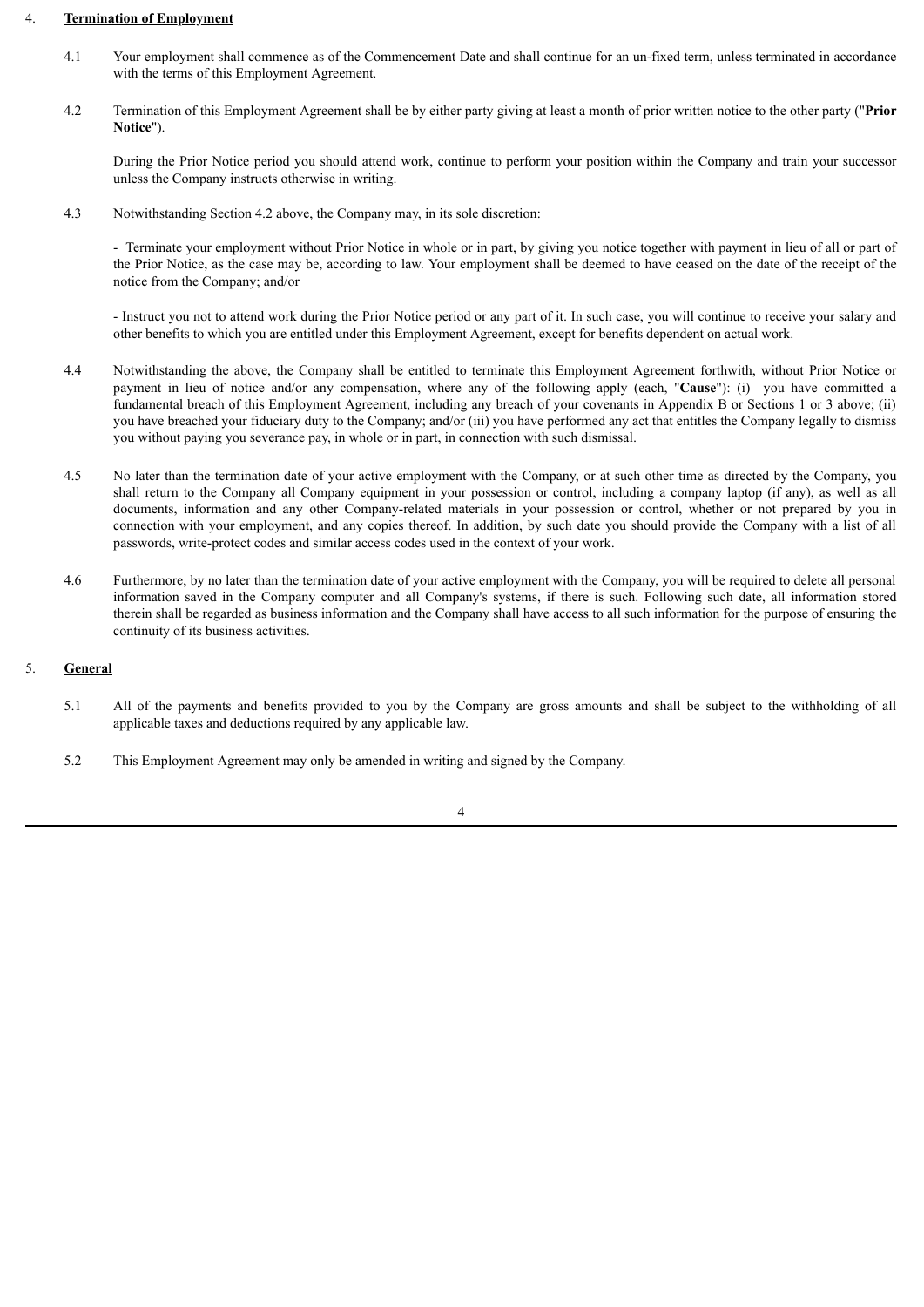- 5.3 The Company shall be entitled to set-off any amount owed to the Company by you from any source whatsoever from any amount owed by the Company to you from any source whatsoever.
- 5.4 This Employment Agreement is personal, and the terms and conditions of your employment shall be solely as set forth herein. You shall not be entitled to any payment, right or benefit which is not expressly mentioned in this Employment Agreement, including, without limitation, any payments, rights or benefits of any current or future general or special collective labor agreements or arrangements or extension orders, any custom or practice, and/or any other agreements between the Company and its employees unless required under law.
- 5.5 This Employment Agreement, after confirmed by you, shall contain the entire understanding between the Company and yourself with respect to your employment by the Company and all prior negotiations, agreements, offer letters, commitments and understandings (whether written or oral) not expressly contained herein shall be null and void in their entirety.
- 5.6 This Employment Agreement and your employment by the Company shall be governed by and construed in accordance with the laws of Israel.
- 5.7 A form regarding Notification of Employment Conditions pursuant to the Notice to the Employee and Job Candidate Law (Employment Conditions and Candidate Screening and Selection), 5762-2002 (the "**Notification**"), is attached hereto, as **Appendix C**. By signing below, you hereby acknowledge receipt of the Notification.

## **PLEASE READ THIS EMPLOYMENT AGREEMENT CAREFULLY AND RETURN IT SIGNED TO THE COMPANY.**

Yours sincerely,

By: /s/ Spiros Jamas Name & title: Spiros Jamas, CEO Date:

## **CONFIRMATION**

I hereby confirm that I have read the above Employment Agreement, I understand it and agree with its contents.

Miranda Toledano Employee

/s/ Miranda Toledano Signature

May 15, 2022 Date

5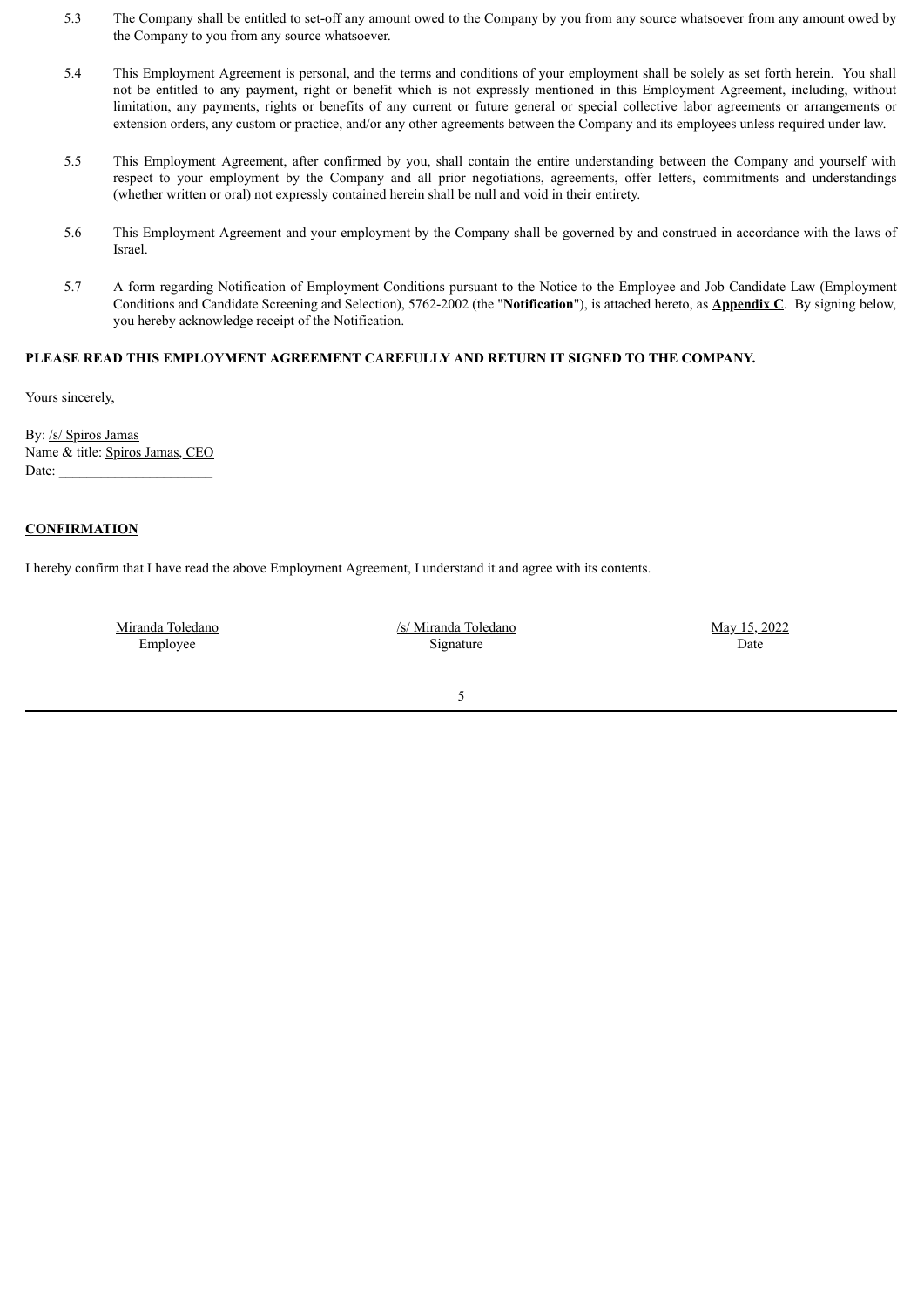### **Appendix A**

### **Salary and Benefits**

## 1. **Salary**

- 1.1 The Company shall pay you a gross monthly salary \$24,547 ("**Salary**") for each full month of services.
- 1.2 The Salary for each month shall be payable in arrears within nine (9) calendar days of the first day of the following calendar month.

## 2. **Vacation**

- 1.1 You shall be entitled to 22 working days' vacation in each calendar year. 1/12 of the annual quota shall accrue each month.
- 1.2 The accrual of vacations days shall be in accordance with the Company's policy as in effect from time to time. Currently, according to the Company's policy, a maximum aggregate number of up to 44 unused vacation days may be carried forward from one calendar year to the next calendar year. Any amounts exceeding such limit at the end of any given calendar year, shall be cancelled by the Company and, for the avoidance of doubt, shall not be paid out on termination.

## 3. **Sick Leave**

You shall be entitled to sick leave according to law. Notwithstanding the aforesaid, you will be entitled to your full Salary from the first day of your sick leave. You shall not be entitled to any compensation with respect to unused sick leave.

## 4. **Recuperation Pay**

You shall be paid recuperation pay as required by law.

## 5. **Travel Expenses/ Car Allowance**

The Company shall pay you travel allowance in the gross amount of NIS 500.

## 6. **Severance Pay and Pension Arrangement**

- 6.1 You shall be entitled to contributions towards the pension arrangement of your choice ("**Pension Arrangement**"), at the following monthly rates:
	- (a) The Company shall contribute:
		- (i) 8.33% of the Salary towards the severance pay component; and
		- (ii) 6.5% of the Salary towards the pension component. In the case you are insured in a managers insurance policy or a provident fund (which is not a pension fund), the said rate shall include the rate of contributions towards the disability insurance, ensuring loss of earning payment of 75% of the Salary but no less than 5% towards the pension component, all subject to the terms of the Extension Order regarding the Increase of Pension Contributions - 2016 ("**Pension Order 2016**"). In accordance with the terms of the Pension Order 2016, if the said rate shall not be sufficient to insure you in disability insurance, the total rate of contributions shall increase up to 7.5% of the Salary.
	- (b) The Company shall also deduct 6% of the Salary to be paid on your account towards the Pension Arrangement.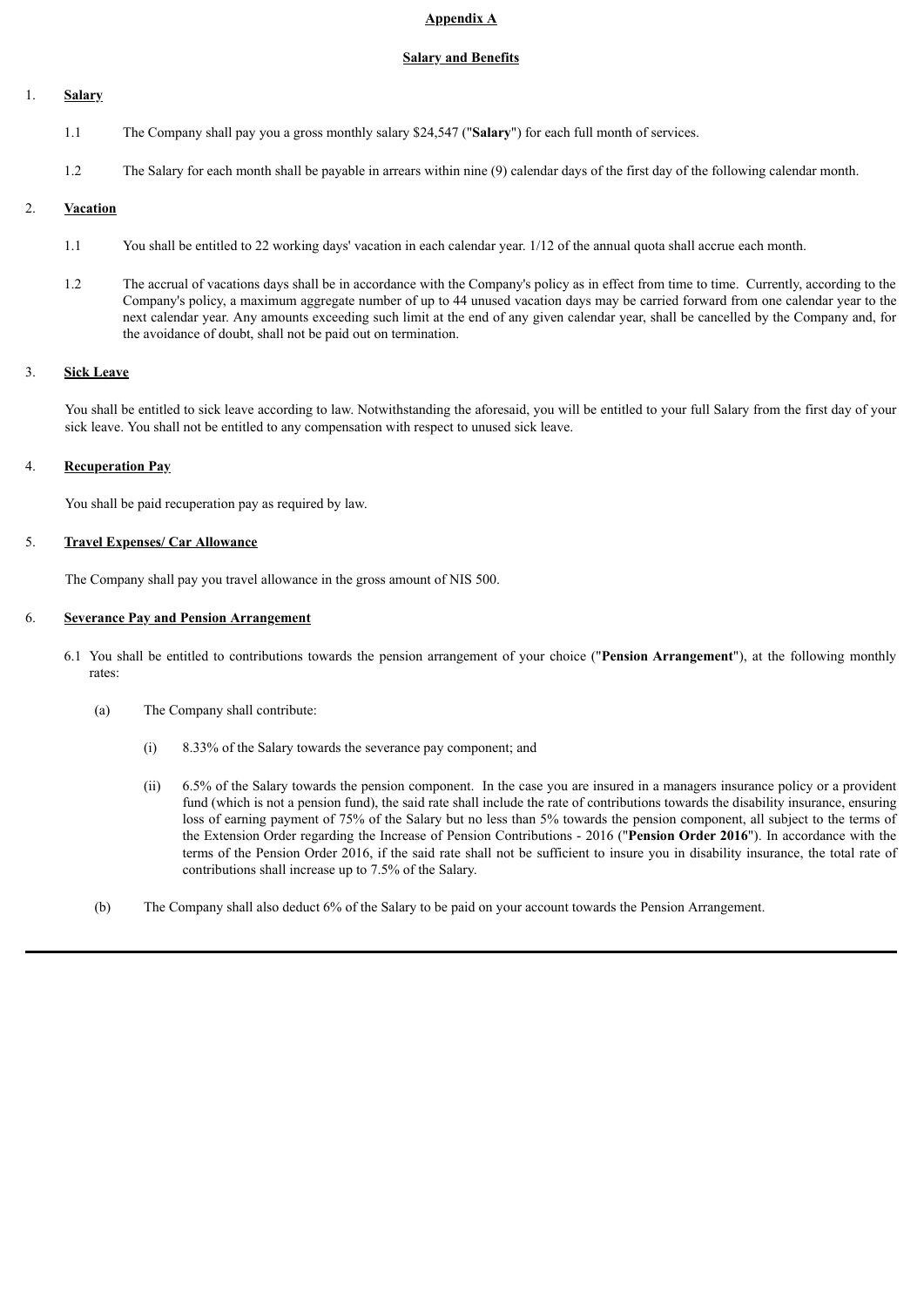- 6.2 It is hereby agreed that the settlement regulated in the General Order as amended (attached as **Appendix D**) published under section 14 of the Severance Pay Law 1963 shall apply to you. The Company's contributions to your Pension Arrangement will therefore constitute your entire entitlement to severance pay in respect of the paid Salary, in place of any severance pay to which you otherwise may have become entitled at law.
- 6.3 The Company waives all rights to have its payments refunded, unless your right to severance pay is denied by a judgment according to sections 16 or 17 of the Severance Pay Law or in the event that you withdraw monies from the pension arrangement in circumstances other than an Entitling Event, where an "Entitling Event" means death, disablement or retirement at the age of 60 or over.

#### 7. **Further Education Fund Contributions**

The Company shall make monthly Further Education Fund contributions as follows: 7.5% of Salary paid by the Company on its account and 2.5% of Salary to be deducted by the Company from such Salary to be paid on your account, in each case up to the ceiling recognized by the income tax authorities from time to time, but not otherwise. You shall bear any and all taxes applicable in connection with amounts payable by you and/or Company to the said Further Education Fund.

#### 8. **Business Expenses**

The Company will reimburse you for business expenses borne by you, provided the said expenses have been approved by the Company in advance and in writing, all subject to the Company's policies as may be in force from time to time and against the provision of proper receipts and invoices.

## 9. **Options**

Subject to the approval of the Company's board of directors ("**Board**"), at its sole discretion, the Company will recommend to the Board to grant you with an option to purchase a number of 500,000 ordinary shares, par value 0.0000769 NIS each of the Company ("**Options**"), according to the Company's 2018 Equity Incentive plan, as may be amended from time to time ("**Option Plan**"), subject to the requirements of the relevant securities, tax and other applicable laws and regulations. Subject to the approval of the Board and the terms of the Options Agreement (as defined below), the Options will have an exercise price equal to the closing price of the Ordinary Shares as of the grant date by the Board, and will vest over four (4) years, with 25% of the Options vesting at the end of your first anniversary of the Commencement Date, and thereafter the remaining 75% of the Options shall vest in equal quarterly increments, so long as you are employed by the Company on a full time basis, according to the terms of this Employment Agreement on each applicable vesting date (for the avoidance of doubt, and notwithstanding anything to the contrary in the Option Plan and the Options Agreement (as defined below), the Options shall stop vesting if you cease to be employed by the Company according to the terms of this Employment Agreement, as may be amended from time to time (irrespectively if you continue to serve on the Board). Upon and subject to the approval of the grant of the Options by the Board (and by the Compensation Committee) and by the shareholders of the Company as required by applicable law, and as a condition to the grant of the Options, you shall sign the standard option agreement with the Company regarding the Options ("**Options Agreement**"). Notwithstanding anything herein to the contrary, the Options will be subject to applicable law, the terms and conditions of the Option Plan, the Options Agreement, and other terms and conditions approved by the Board (which such terms and conditions shall be consistent with the vesting schedule and other terms set forth in this Employment Agreement), as well as to the approval of the shareholders of the Company. You will be responsible for any and all tax consequences in connection with the grant of the Options, and/or the exercise of the Options and sale of the underlying shares, and the Company shall be entitled to withhold taxes according to the requirements under applicable laws, rules, and regulations.

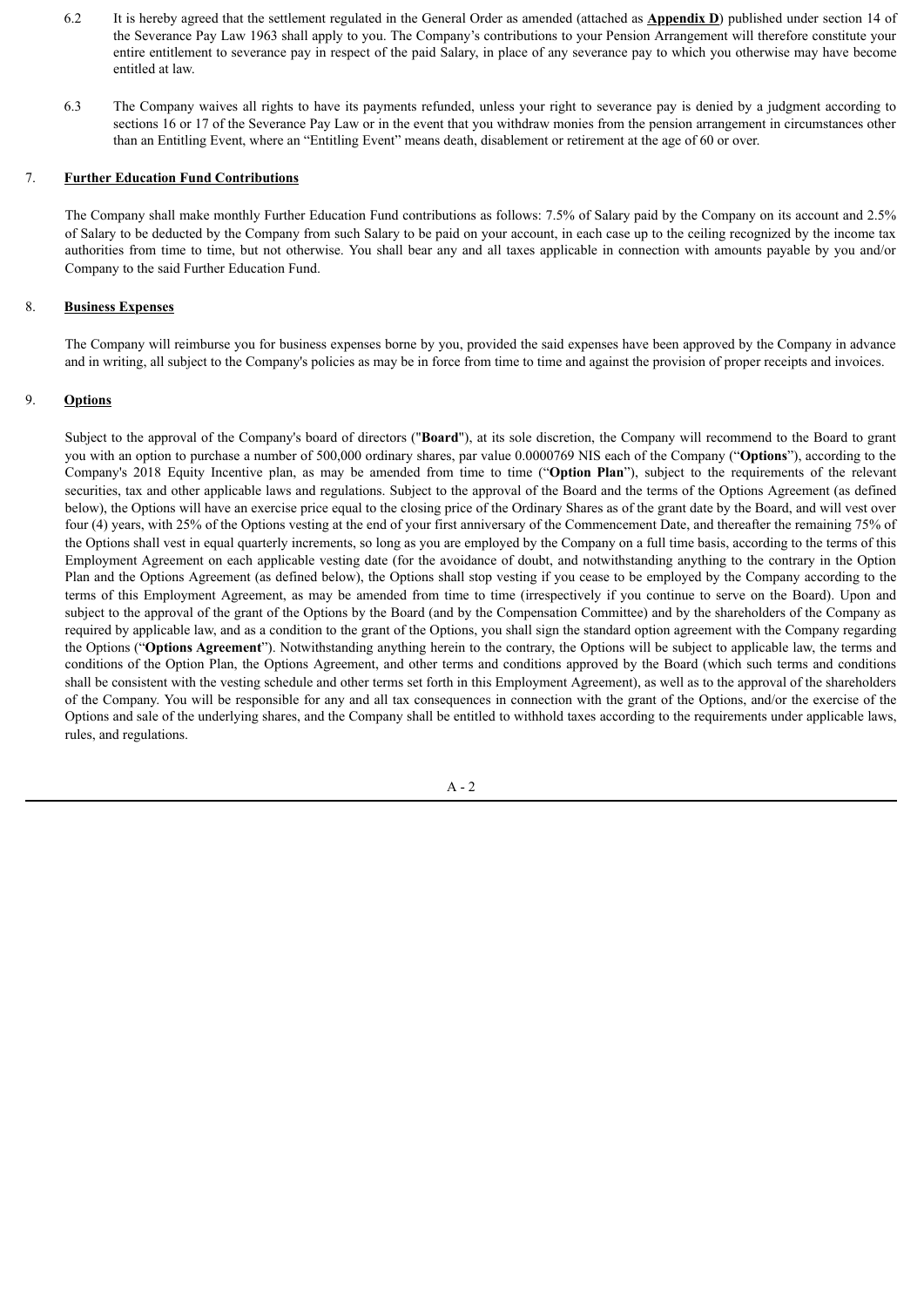#### 10. **Bonus**

You will be eligible to receive an annual bonus (the "**Bonus**") in an amount equal to up to 50% of the Salary (the "**Target Bonus**") (calculated prorata to the actual days the Employee have been engaged with the Company in any applicable calendar year), subject to the terms of this Section 10. The Bonus will be awarded on an annual basis and paid in the year following the calendar year to which the Bonus relates in accordance with the Company's compensation policy, based and subject to the Employee meeting certain criteria and key performance indicators as shall be determined by the compensation committee of the Company (the "**Compensation Committee**") and the Board from time to time, and in accordance with the Company's compensation plan and Company policies, as amended from time to time, and in each case, and at all times, subject to applicable law. It is hereby clarified that the payment of the Bonus may be subject to an approval of the shareholders of the Company, to the extent required to be approved by the shareholders of the Company in accordance with applicable law. The calculation and interpretation of any Bonus payable, and whether any criteria and/or performance standards have been met, shall be determined by the Compensation Committee and the Board at their sole and final discretion, and shall not be subject to review or appeal. You must continue to be employed with the Company on the final applicable approval date of such Bonus, as required by law, in order to be entitled to payment of any Bonus granted by the Company according to the terms of this Section 10 for any given calendar year.

#### 11. **Separation Payment**

In any event of termination of your employment by the Company (or any surviving entity) for any reason other than for Cause, you shall be entitled to receive, a one-time ex-gratia separation payment in the total gross amount of 3 (three) monthly salaries, conditioned upon your execution of and compliance with the Company's customary release of claims letter. Subject to the foregoing, such ex-gratia separation payment shall be made in the regular Company pay period following the termination of your employment.

#### 12. **Cell Phone; Internet**

The Company shall pay the monthly charges of your personal cell phone, as well the monthly charges of the Internet infrastructure and Internet service provider. You shall bear all taxes applicable to you in connection with the said payment.

**\*\*\*\*\*\*\*\*\*\*\*\*\*\*\*\*\*\*\*\*\*\***

#### A - 3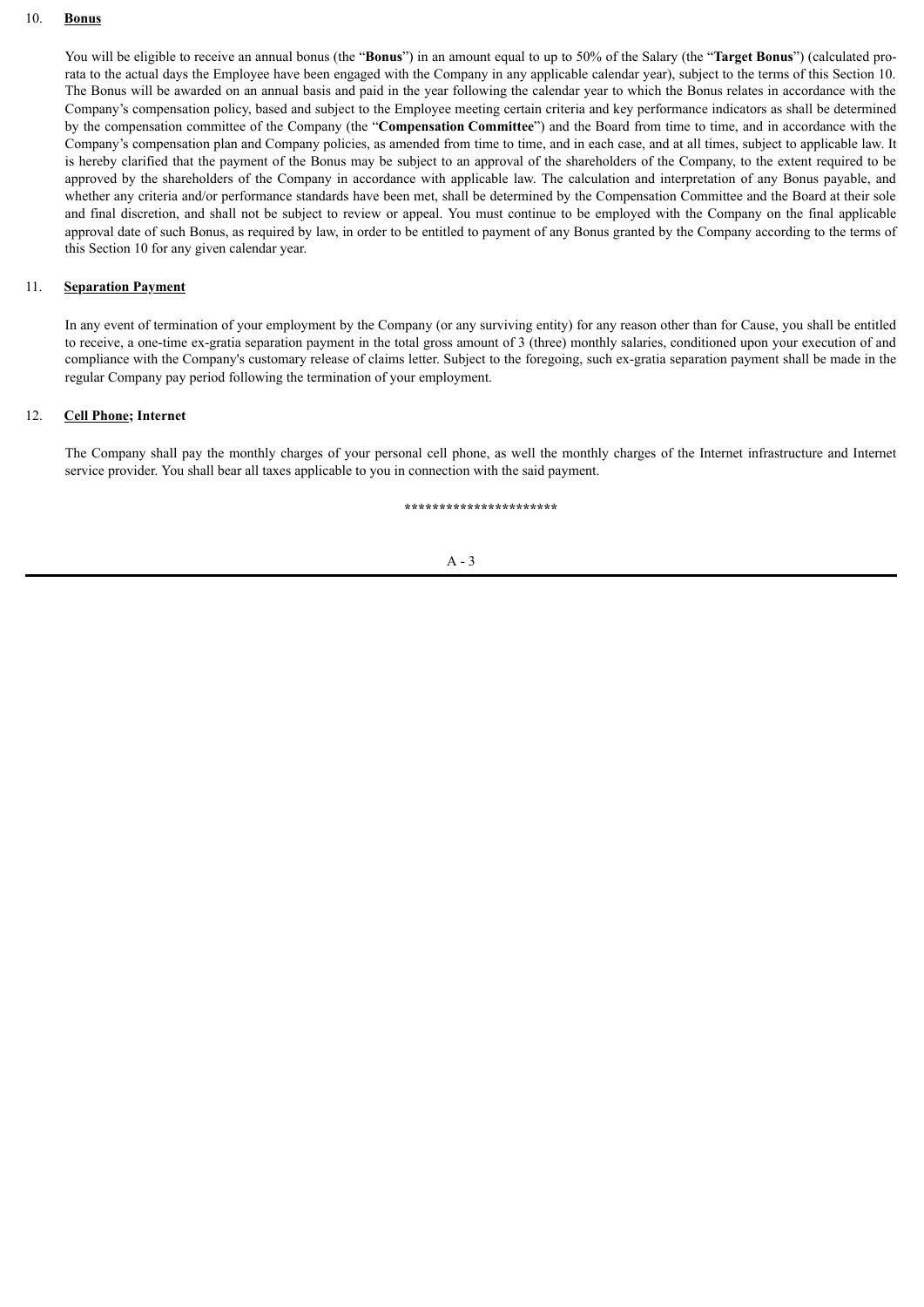#### **Appendix B**

#### **Confidentiality, Non-Competition, Non-Solicitation, and Assignment of Inventions Undertaking**

I, Miranda Toledano, am employed by Entera Bio Ltd. ("**Company**") pursuant to an employment agreement to which this Confidentiality, Non-Competition, Non-Solicitation, and Assignment of Inventions Undertaking ("**Undertaking**") is attached as Appendix B **(**"**Employment Agreement**").

I acknowledge that in the course of my employment with the Company I will become familiar with a range of Confidential Information (as defined below) and that my services are of particular and special value to the Company. In consequence, I undertake the following towards the Company and its affiliates, being persons or entities which control, are controlled by or are under common control with the Company now or in the future (individually and collectively referred to as the "**Group**").

#### 1. **Confidential Information and Confidentiality**

- 1.1 I am aware that I may have access to or be entrusted with information (regardless of the manner in which it is recorded or stored) relating to the business interests, methodology or affairs of the Group, or any person or entity with whom or which the Group deals or is otherwise connected and which, for the avoidance of doubt, includes the terms of the Employment Agreement, other than the terms of this Undertaking ("**Confidential Information**"**)**. For the purposes of this agreement, Confidential Information includes but is not limited to:
	- A. Technical information of the Company and/or the Group, its customers or other third parties that is in use, planned, or under development, such as manufacturing and/or research processes or strategies; computer product, process and/or devices; software product; and any other databases, methods, know-how, formulae, compositions, technological data, technological prototypes, processes, discoveries, machines, inventions, and similar items;
	- B. Business information of the Company and/or the Group, its customers or other third parties that is in use, planned, or under development, such as information relating to the Group's employees (including information related to performance, skillsets, and compensation); actual and anticipated relationships between the Company and/or the Group and other companies; financial information; information relating to customer or vendor relationships; product pricing, customer lists, customer preferences, financial information, credit information; and similar items; and
	- C. Information relating to future plans of the Company and/or the Group, its customers or other third parties that is in use, planned, or under development, such as marketing strategies; new product research; pending projects and proposals; proprietary production processes; research and development strategies; and similar items.
- 1.2 During the term of the Employment Agreement and at all times thereafter I shall keep confidential, and shall not except in the proper performance of my employment duties use, disclose and/or make available, directly or indirectly, to any third party any Confidential Information without the prior written consent of the Company. The foregoing does not apply to information that I can provide evidence that is already in the public domain through no fault of my own, or to disclosures which are required by law or a valid court order, in which case I will notify the Company in writing immediately on becoming aware of such requirement or its likely occurrence, and the disclosure shall be limited to the extent expressly required.
- 1.3 Without derogating from the generality of the foregoing, I confirm that:
	- 1.3.1 Except in the proper performance of my employment duties, I shall not copy, transmit, communicate, publish or make any commercial or other use whatsoever of any Confidential Information, without the prior written consent of the Board.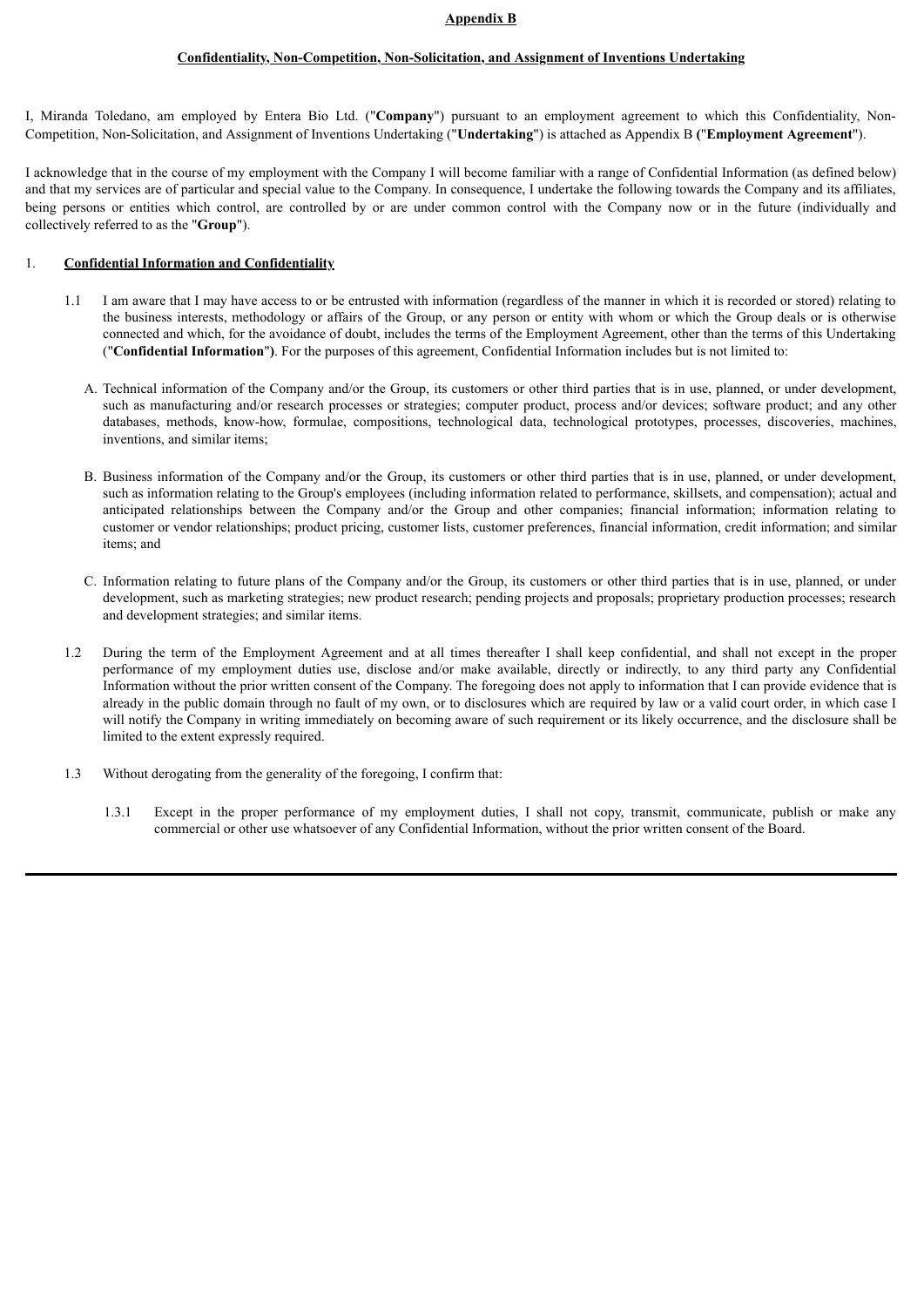- 1.3.2 I shall exercise the highest degree of care in safeguarding the Confidential Information against loss, theft or other inadvertent disclosure and in maintaining its confidentiality.
- 1.3.3 Upon termination of my employment, or at the earlier request of my direct manager I shall deliver to the Company all Confidential Information and any and all copies thereof that have been furnished to me, prepared by me or came to my possession howsoever, and I shall not retain copies thereof in whatever form.

#### 2. **Non-Competition and Non-Solicitation**

- 2.1 I hereby covenant that throughout the term of the Employment Agreement and for a period of twelve (12) months thereafter, I shall not, whether directly or indirectly, in any capacity whatsoever, whether independently or as a shareholder, employee, consultant, officer or in any managerial capacity, in any way:
	- 2.1.1. Carry on, set up, own, manage, control or operate, be employed, engaged or interested in a business anywhere in the world which competes with, or proposes to compete with the Group and its business, as in effect from time to time;
	- 2.1.2. Canvass, solicit, or endeavor to entice from the Group, or otherwise have any business dealings with, any person or entity who or which at any time during my employment was or is:
		- 2.1.2.1 a supplier to, investor, customer, partner, joint venturer or licensor of the Group or other commercial contractor of whatever nature;
		- 2.1.2.2 in the habit of dealing with the Group;
		- 2.1.2.3 an employee, agent, officer, consultant, advisor or other independent contractor of or provider of services to the Group; or
		- 2.1.2.4 negotiating or discussing becoming any of the above.
	- 2.1.3. Otherwise interfere with the relationship between any of the persons or entities listed in Section 2.1.2 and the Group (including by assisting another to interfere in such relationship).
- 2.2 I acknowledge that my obligations under this Section 2 are reasonable in light of my position and duties within the Company, the nature of the Group's business, and the fact that the compensation to which I am entitled under the Employment Agreement has been calculated to include special consideration for my undertakings in this Section 2.

## 3. **Intellectual Property**

3.1 I shall promptly disclose to the Company all Intellectual Property which I have or which I may solely or jointly conceive, develop or reduce to practice or cause to be conceived, developed or reduced to practice during the course of and/or in connection with my employment with the Company and/or which use Confidential Information or other Group property ("**Inventions**").

For the purposes of this Agreement, "**Intellectual Property**" shall include all intellectual property rights, whether or not patentable, including without limitation rights in algorithms, binary code, brands, business methods, business plans, computer programs, computer software, concepts, confidential information, content, databases, developments, firmware, composition of matter or materials, certification marks, collective marks, copyright, customer lists, data, designs (whether registered or unregistered), derivative works, discoveries, distributor lists, documents, domain names, file layouts, formulae, goodwill, ideas, improvements, industrial designs, information, innovations, inventions (including but not limited to Service Inventions as defined in Section 132 of the Patent Law-1967 (the "**Patent Law**")), integrated circuits, know-how, logos, look and feel, manufacturing information, mask works, materials, methods, moral rights, object code, original works of authorship, patents, patent applications, patent rights, including but not limited to any and all continuations, divisions, reissues, reexaminations or extensions, plans, processes, proprietary technology, reputation, research data, research results, research records, semiconductor chips, service marks, software, source code, specifications, statistical models, supplier lists, systems, techniques, technology, trade secrets, trademarks, trade dress, trade names, trade styles, technical information, utility models, and any rights analogous to the foregoing

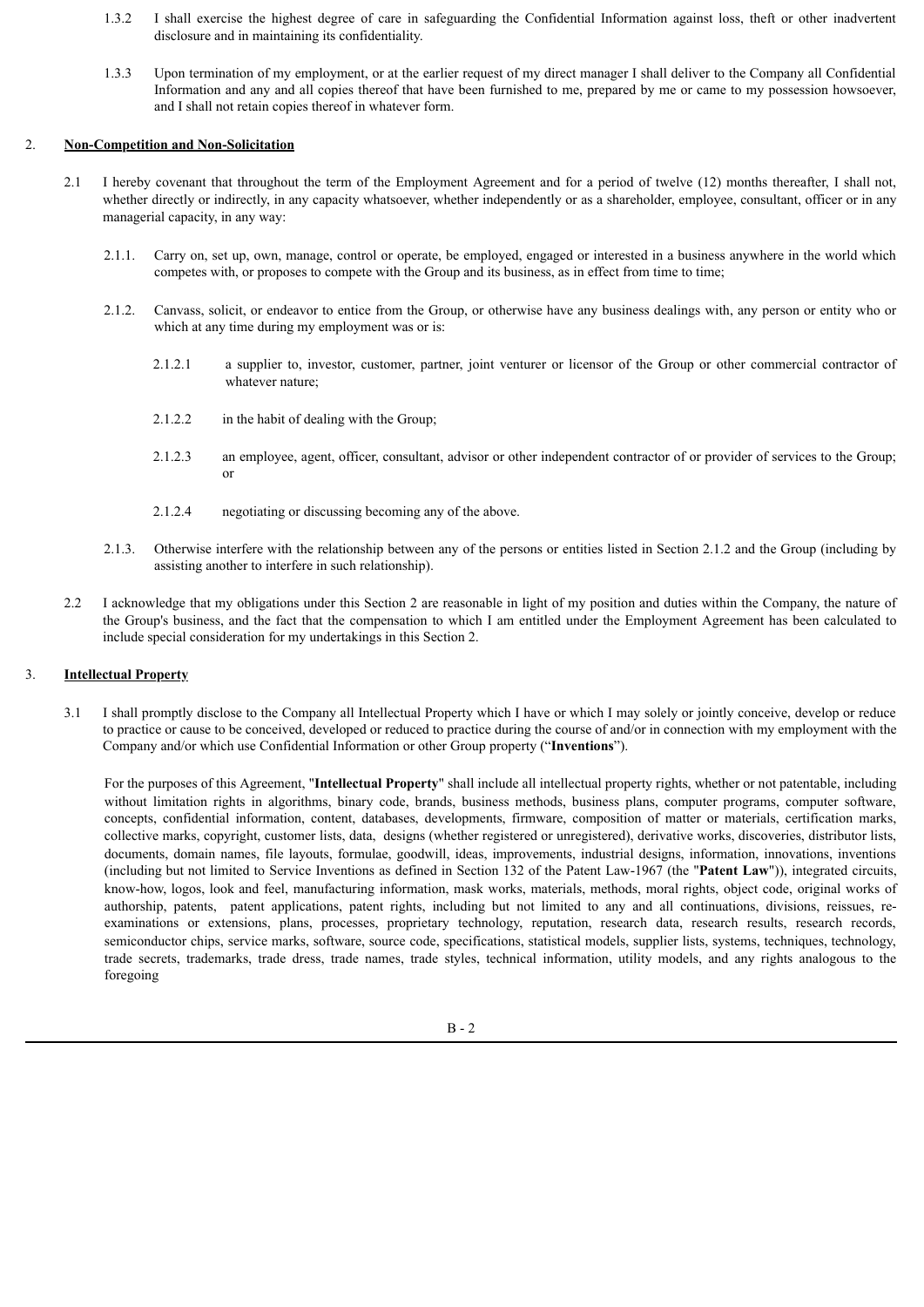- 3.2 I further confirm that all Inventions, and any and all rights, interests and title therein, shall be the exclusive property of the Company and I shall not be entitled to, and I hereby waive now and in the future, any claim to any right, moral rights, compensation or reward, including any right to royalties in Service Inventions in accordance with the Patent Law, that I may have in connection therewith. This clause, constitute an express waiver of any rights I may have under Section 134 of the Patent Law.
- 3.3 Without derogating from the Group's rights under this Undertaking or any law, I agree to assign and hereby automatically assign to the Company and/or its designee any and all rights, titles and interests in respect of any Inventions, to the extent that I may have such rights, on a worldwide basis, and I acknowledge now and in the future the Company's full and exclusive ownership in all such Inventions. I shall, at any time hereafter, execute all documents and take all steps necessary to effectuate the assignment to the Company and/or its designee or to assist them to obtain the exclusive and absolute right, title and interest in and to all Inventions, including by the registration of patents or trademarks, protection of trade secrets, copyright, or any other applicable legal protection, and to protect the same against infringement by any third party, including by assisting in any legal action requested by the Group with respect to the foregoing.

## 4. **No Conflicting Obligations**

I have not and will not, at any time during the term of the Employment Agreement, use or disclose Confidential Information in such manner that may breach any confidentiality or other obligation I owe to any former employer or other third party, without their prior written consent.

I warrant that I have the full right to assign the Inventions and the associated rights, titles and interests therein and that I have not made, and will not make, any agreement in conflict with this paragraph or Section 3 above.

## 5. **Notice to Offerors**

I agree that if, during my employment with the Company or the period of the restrictions set out in Section 2, I receive an offer of employment or engagement, I will provide a copy of this Undertaking to the offeror as soon as is reasonably practicable after receiving the offer and will inform the Company of the identity of the offeror.

## 6. **General**

- 6.1 I acknowledge that any breach by me of my obligations pursuant to this Undertaking may cause substantial damage for which the Group shall hold me liable.
- 6.2 The terms of this Undertaking shall be interpreted in such a way as to give them maximum enforceability at law. The unenforceability of any term (or part thereof) shall not affect the enforceability of any other part of this Undertaking.
- 6.3 My undertakings hereunder are in addition to, and do not derogate from, any obligation to which I may be subject under applicable law or any Group policy or agreement.

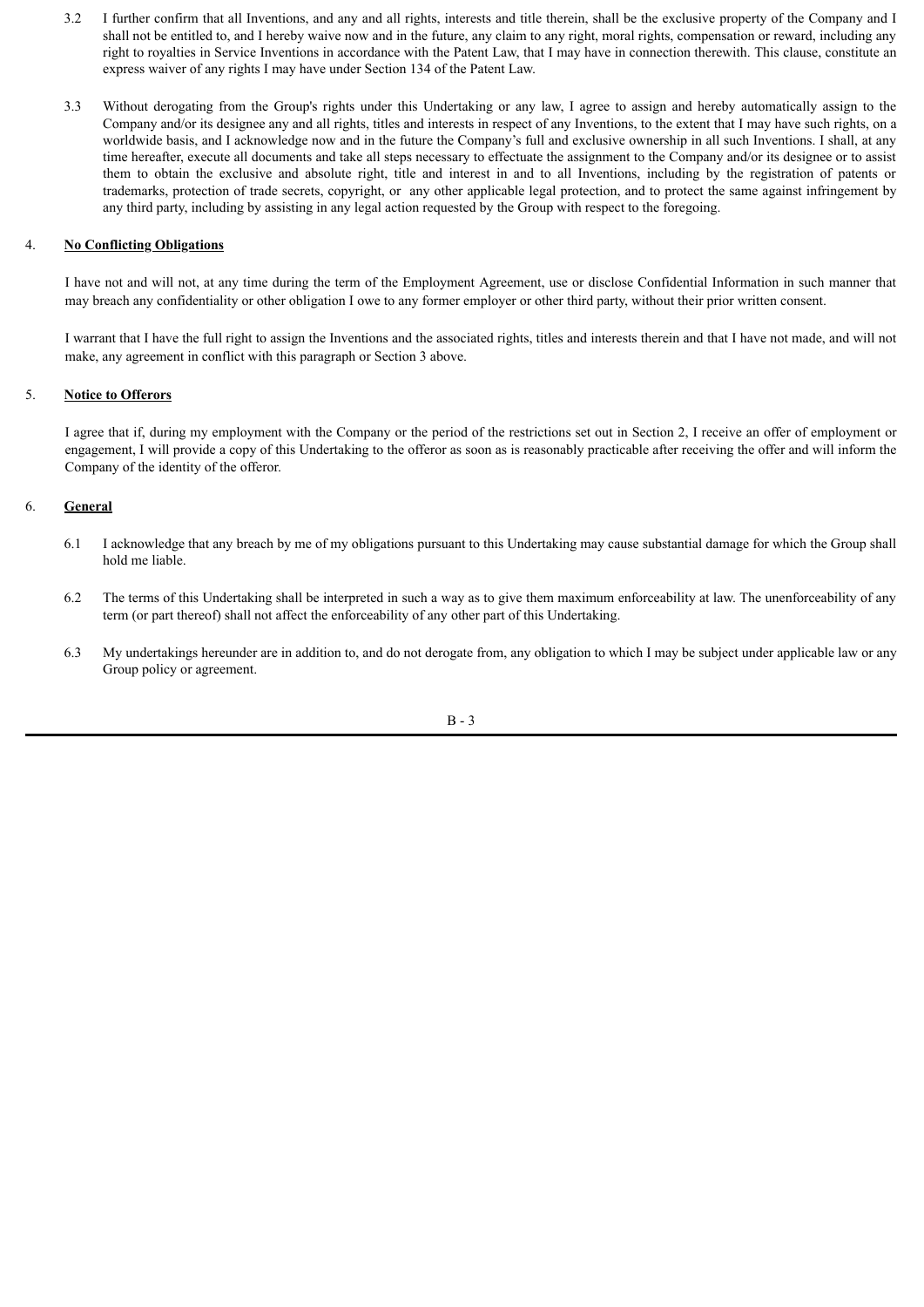- 6.4 My undertakings hereunder will be applicable to me during the term of my employment with the Company and thereafter. Notwithstanding the aforesaid, the effect of my undertakings under Section 2 above shall be for the period specified in such Section.
- 6.5 This Undertaking shall be governed by and construed in accordance with the laws of Israel.

Miranda Toledano Employee

/s/ Miranda Toledano Signature

May 15, 2022 Date

Entera Bio Ltd. hereby agrees to and accepts the assignment of all rights in the Inventions.

 $/s/$  Spiros Jamas May 15, 2022 Entera Bio Ltd. Date By: Spiros Jamas Title: CEO

*[Signature Page to Confidentiality, Non-Competition, Non-Solicitation, and Assignment of Inventions Undertaking]*

B - 4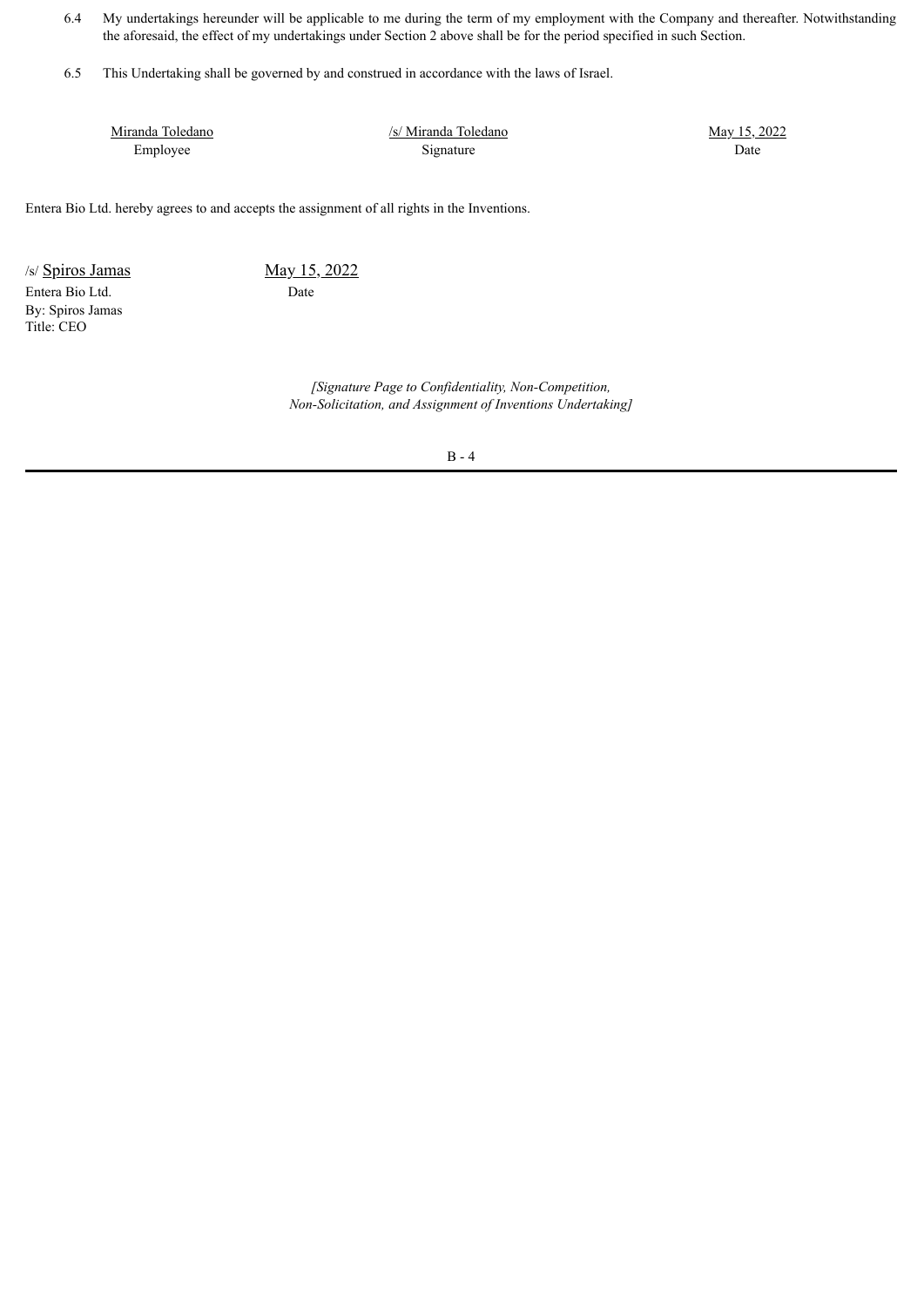## **Appendix C**

### **Notification of Employment Conditions**

1. Name of Employer: Entera Bio Ltd. Legal Entity: An Israeli company Registration No. (Corporation): Address: Kiryat Hadassah, Minrav Building – 5th Floor, Jerusalem, Israel

Name of Employee: Miranda Toledano I.D. No.: 200182509 Address: 65 Shenkin Street Apt 3, Tel Aviv 6522302 Israel

2. Employment Commencement Date: May 16, 2022.

Period of Contract from May 16, 2022; unlimited as to period.

- 3. Main duties of the employee are, all duties required from the Company's Chief Business Officer and Chief Financial Officer and Head of Corporate Strategy.
- 4. Name of direct superior of employee or title of direct superior of employee: the Company's Chief Executive Officer.
- 5. The salary is paid on the basis of: monthly salary: the NIS equivalent of \$31,000 per month
- 6. The employee's salary is determined according to a rank of  $N/A$  and at level  $N/A$

The breakdown of the total amount of payments paid to the employee as work salary is as follows:

| Fixed payments                                      |                                                       | $Non$ – fixed payments       |                     |  |
|-----------------------------------------------------|-------------------------------------------------------|------------------------------|---------------------|--|
| Due date of payment <sup>1</sup><br>Type of payment |                                                       | Type of payment <sup>2</sup> | Due date of payment |  |
| Salary                                              | the 9 <sup>th</sup><br>Until<br>of<br>following month | the Recuperation Pay         | According to law    |  |
|                                                     |                                                       | <b>Travel Expenses</b>       | According to law    |  |

- 7. The length of an ordinary working day of the employee is **N/A** hours/ the length of an ordinary working week of the employee is **N/A** hours. *The* Employee is employed in a management position involving a fiduciary relationship between him and the Company. Accordingly, the Hours of Work and Rest Law 1951 and any other law amending or replacing such law, does not apply to his employment with the Company
- 8. The employee's weekly rest day is N/A. The Employee is employed in a management position involving a fiduciary relationship between him and the Company. Accordingly, the Hours of Work and Rest Law 1951 and any other law amending or replacing such law, does not apply to his *employment with the Company*

<sup>1</sup> If time of payment is variable, or it depends upon the fulfillment of a condition, it must be specified.<br>2 Specify types of payments for example: base salary benefits received equal to salary or part of salary

<sup>2</sup> Specify types of payments, for example: base salary, benefits received equal to salary or part of salary – food and non – alcoholic beverages for consumption in the workplace and accommodation not reimbursed as expenses; seniority increment; premiums and incentives, overtime; shifts increment, recuperation payment, and any other payments for work, whether regular or not.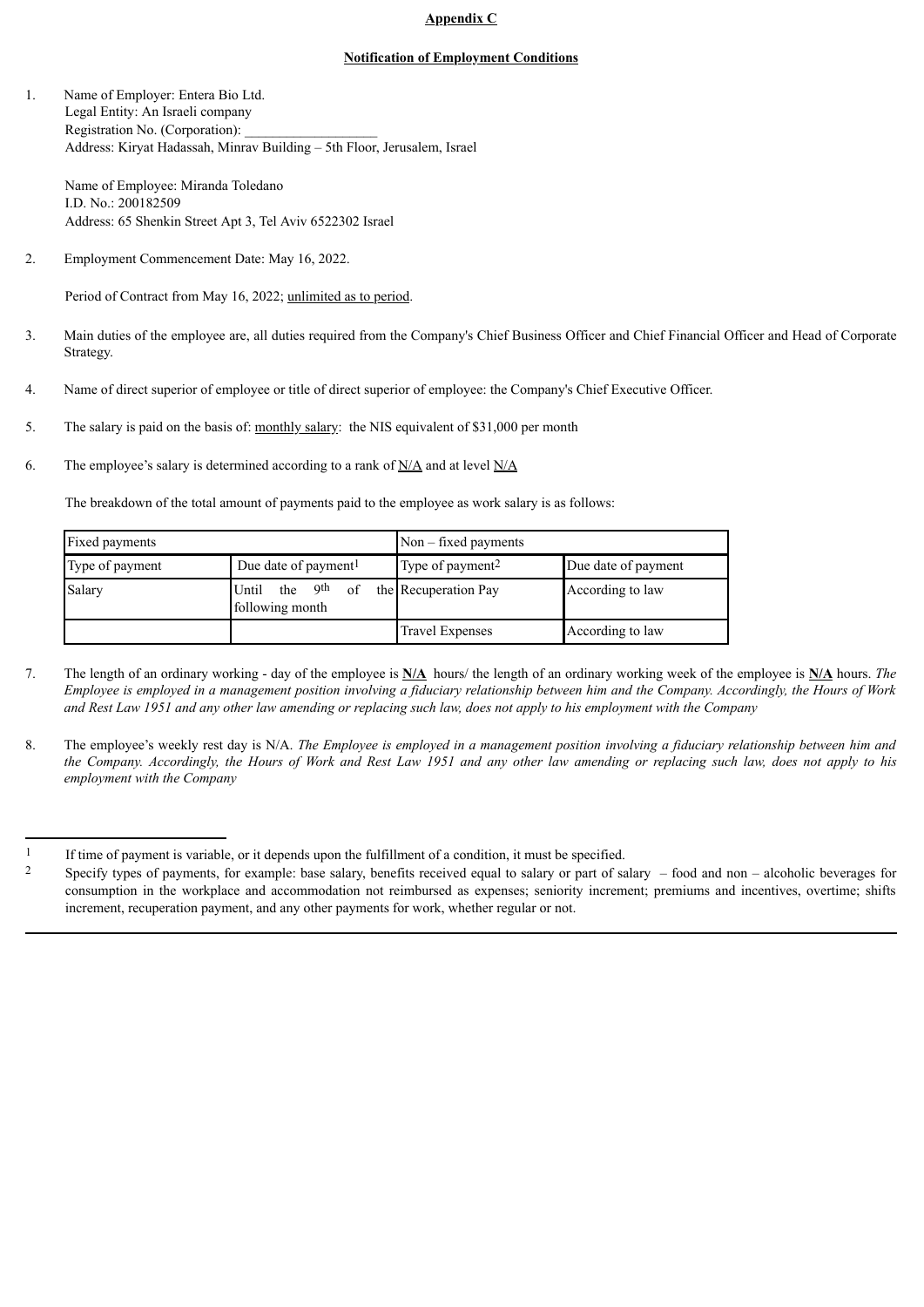9. The employee is entitled to the following payments for social benefits:

|                        | Type of payment Name of institution and the<br>plan to which payment is<br>made | % of deduction on behalf of<br>the employee                                            | $%$ of deduction<br>on behalf of the<br>employer                                                                                       | Date of first<br>payment                                           |
|------------------------|---------------------------------------------------------------------------------|----------------------------------------------------------------------------------------|----------------------------------------------------------------------------------------------------------------------------------------|--------------------------------------------------------------------|
| Pension<br>Arrangement | In accordance with the<br>employee's choice                                     | 6% from the Salary                                                                     | $6.5\%$ from the<br>Salary for<br>pension subject<br>to the terms of<br>the Agreement<br>For severance:<br>$8.33\%$ from the<br>Salary | In accordance with<br>the terms of the<br>Employment<br>Agreement. |
| Study Fund             | In accordance with the<br>employee's choice                                     | 2.5% from the Salary, up to the<br>ceiling recognized by the<br>income tax authorities | $7.5\%$ from the<br>Salary, up to the<br>ceiling<br>recognized by<br>the income tax<br>authorities                                     | As of the<br>Commencement<br>Date                                  |

10. If the employer, or the employers' organization of which the employer is a member, is/are a party to a collective agreement which sets out the employee's terms of employment – the name of the employees' organization, which is a party to the abovementioned collective agreement, is: **N/A** and its address is **N/A**

This statement is not an employment agreement, but a notification by the employer of the employee's main terms of employment; this statement shall not subtract from any of the rights to which the employee is entitled according to law, extension order, collective agreement or employment agreement.

Date: <u>May 15, 2022</u> Signature of employer: /s/ Spiros Jamas

C- 2